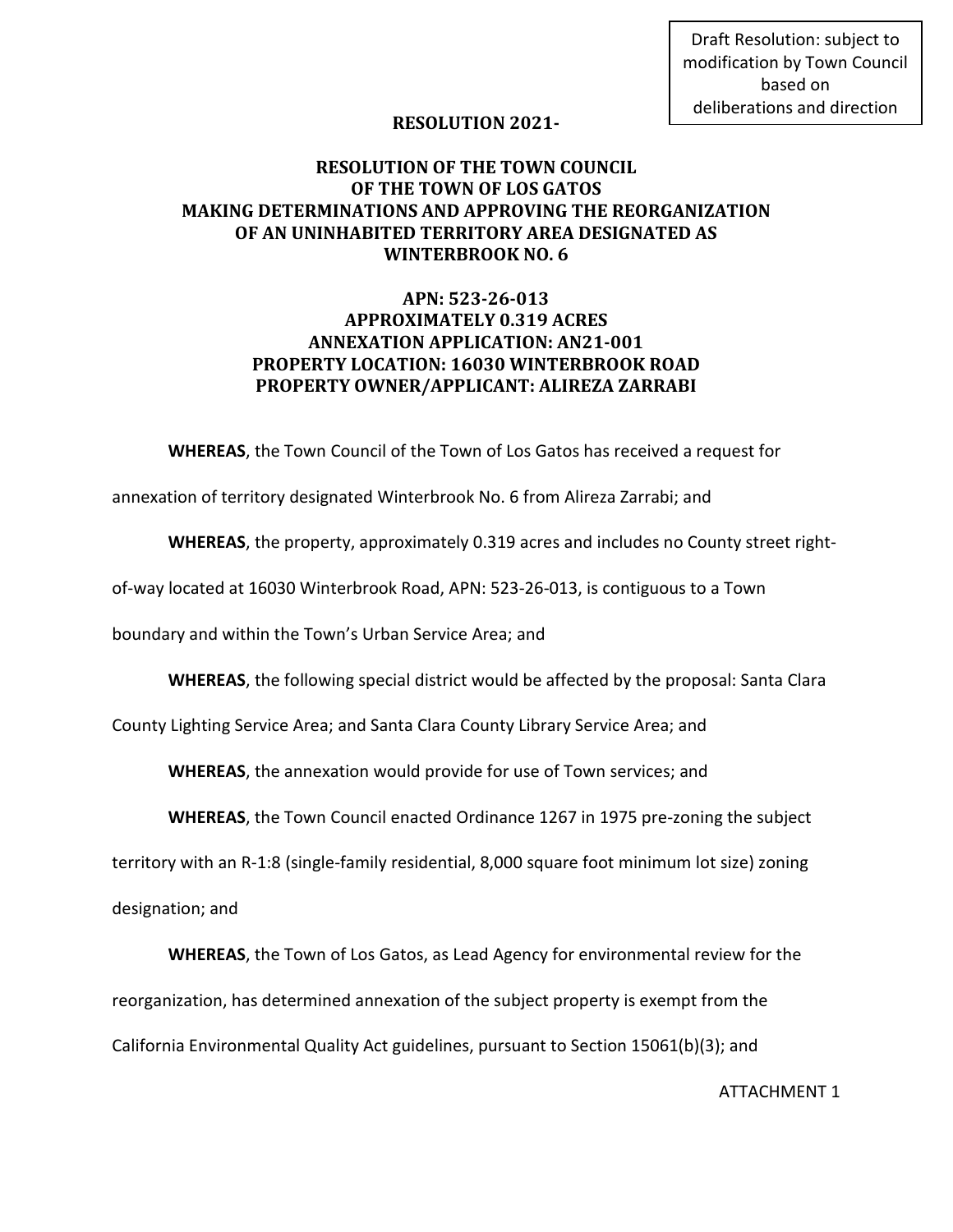**WHEREAS**, the County Surveyor of Santa Clara County has found the description and map (Exhibit A and B) to be in accordance with Government Code Section 56757, the boundaries to be definite and certain, and the proposal to be in compliance with LAFCO's road annexation policies; and

**WHEREAS,** as provided in Government Code Section 56757, the Town Council of the Town of Los Gatos shall be the conducting authority for a reorganization including an annexation to the Town; and

**WHEREAS**, the territory is uninhabited and all owners of land included in the proposal have consented to this annexation; and

**WHEREAS**, Government Code Section 56662(a) provides that if a petition for annexation is signed by all owners of land within the affected territory the Town Council may approve or disapprove the annexation without a public hearing; and

**WHEREAS**, evidence was presented to the Town Council; and

**NOW, THEREFORE, BE IT RESOLVED**, that the Town Council of the Town of Los Gatos as follows:

- 1. That it is the conducting authority pursuant to Section 56757 of the Government Code for the annexation of property designated as Winterbrook No. 6, more particularly described in Exhibits A and B;
- 2. That the following findings are made by the Town Council of the Town of Los Gatos:
	- a. Said territory is uninhabited and comprises approximately 0.319 acres;
	- b. The annexation is consistent with the orderly annexation of territory within the Town's Urban Service Area and is consistent with the Town policy of annexing when required by the Town's agreement with the County of Santa Clara;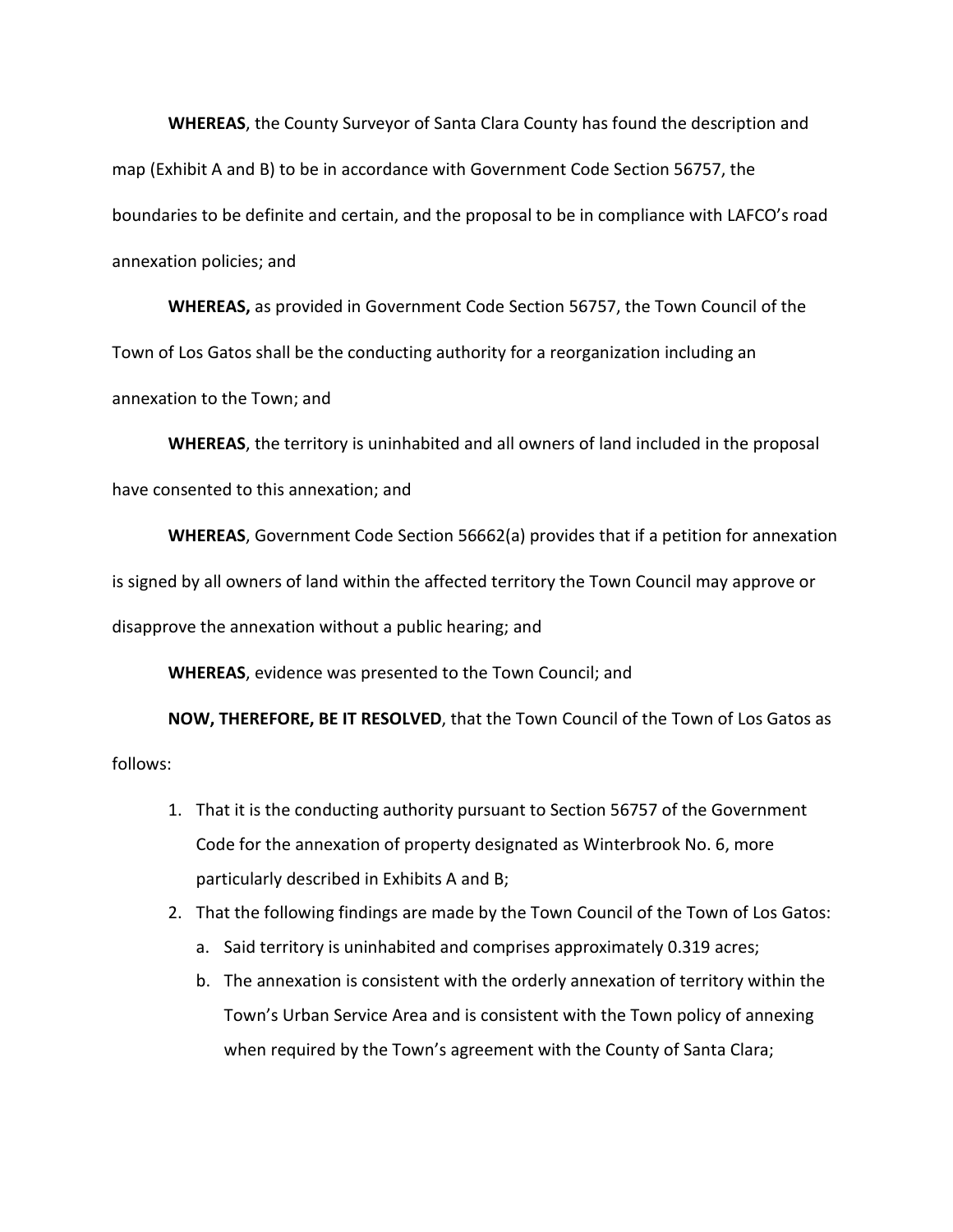- c. The project is exempt from the California Environmental Quality Act (CEQA) under Title 14 Code of Regulations, Chapter 3: Guidelines for the Implementation of CEQA Section 15061(b)(3): Review for Exemption;
- d. The Town Council enacted Ordinance 1267 in 1975 pre-zoning the subject territory with an R-1:8 (Single-Family Residential, 8,000 square foot minimum lot size) zoning designation;
- e. The territory is within the Town's Urban Service Area as adopted by the Local Agency Formation Commission of Santa Clara County;
- f. The County Surveyor has determined the boundaries of the proposed annexation to be definite and certain, and in compliance with the Commission's road annexation policies. The County Surveyor has been reimbursed for the actual cost incurred by the County Surveyor in making this determination;
- g. The proposed annexation will not create an island, and will facilitate provision of efficient municipal services;
- h. The proposed annexation does not split lines of assessment or ownership;
- i. The proposed annexation is consistent with the Town's General Plan;
- j. The territory to be annexed is contiguous to a Town boundary; and
- k. The Town has complied with all conditions imposed by the Commission for inclusion of the territory in the Town's Urban Service Area.
- 3. That all owners of land within the affected territory have provided written consent to the reorganization and no subject agency has submitted written opposition to a waiver of protest proceedings;
- 4. Pursuant to Section 56662(a) the Town waives protest proceedings;
- 5. That upon completion of these reorganization proceedings the territory described in Exhibit A will be annexed to the Town of Los Gatos and will be detached from the Santa Clara County Library Service Area and Santa Clara Library Service Area; and
- 6. That upon completion of these reorganization proceedings the territory reorganized will be taxed on the regular County assessment roll, including taxes for existing bonded indebtedness.